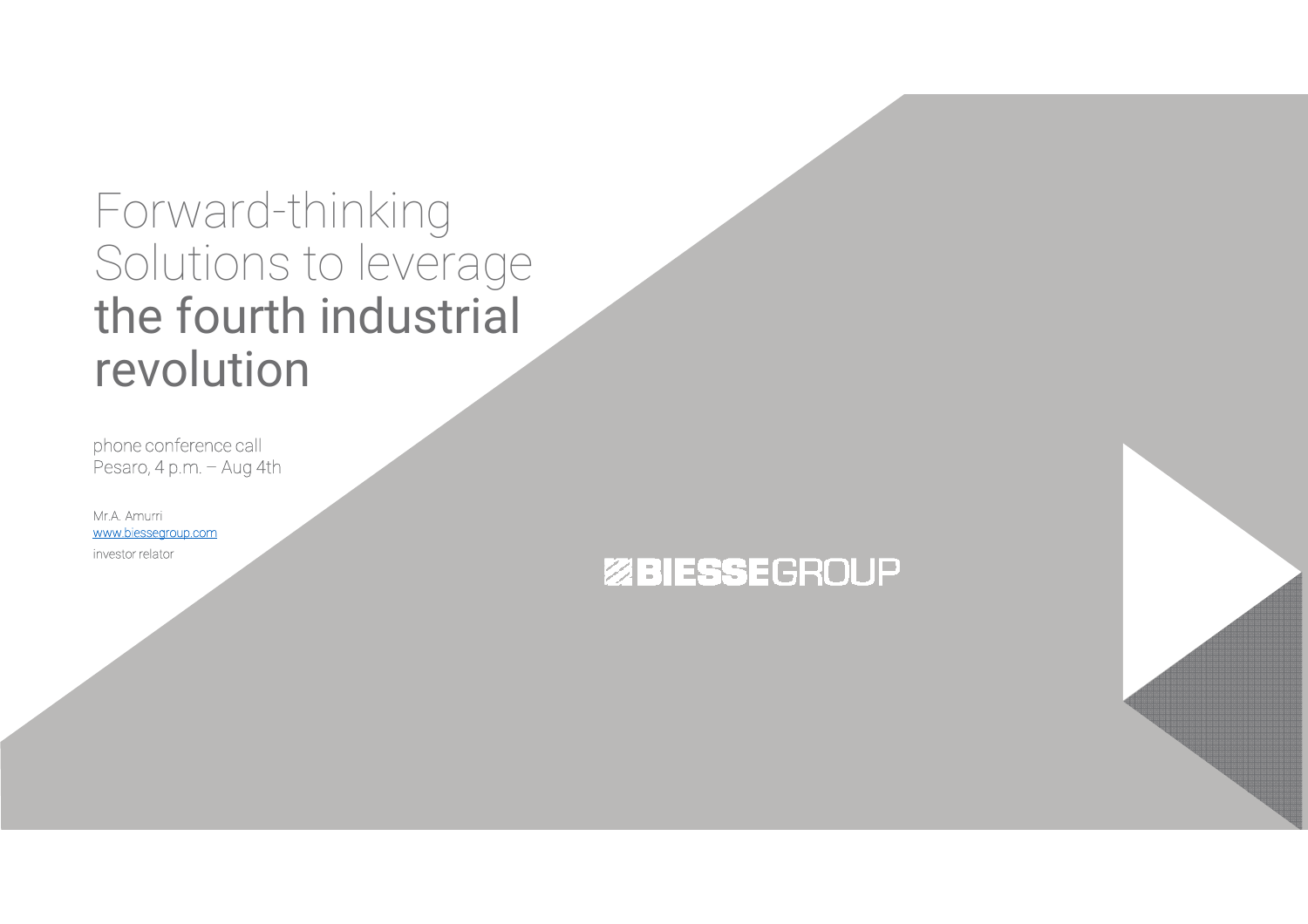## Biesse highlights IH 2017

ordersis intake  $+15.3\%$ 

backlog: +14.7%

net sales: € $\in$  331.2  $(+16.9\%)$ N.F.P.: negative  $\in$   $3.8$ 

### EBITDA:  $\in$  40.8 (incidence on sales 12.3%) EBIT:  $\in$  29.6 (incidence on sales 8.9%)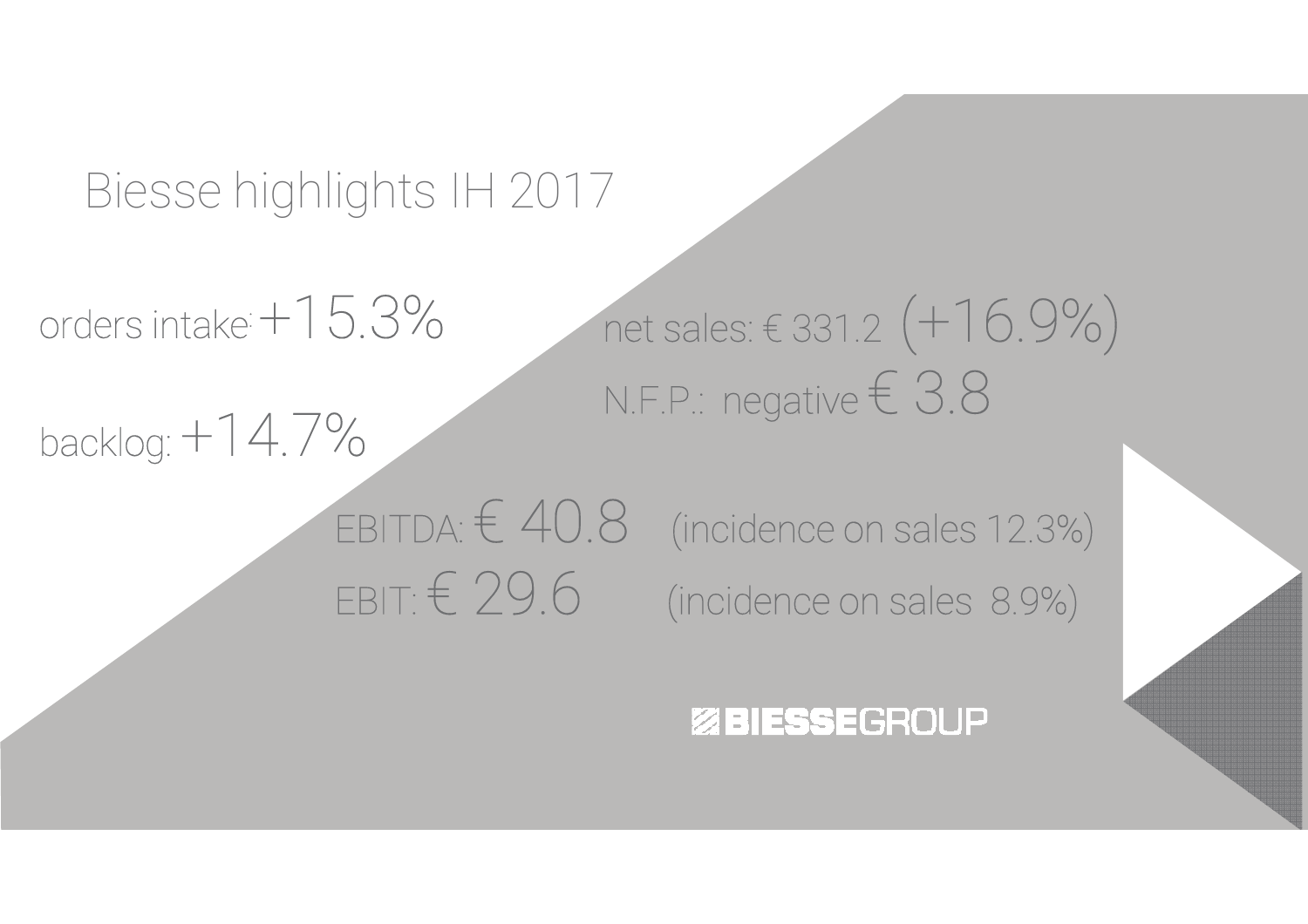| Extract of the P&L - IH 2017 |                |                |                |                |          | <b>ZBIESSEGROUP</b> |   |
|------------------------------|----------------|----------------|----------------|----------------|----------|---------------------|---|
| €/mln                        | <b>FY 2013</b> | <b>FY 2014</b> | <b>FY 2015</b> | <b>FY 2016</b> | IH 2016  | IH 2017             |   |
| <b>Net sales</b>             | 378.4          | 427.1          | 513.1          | 618.5          | 283.4    | 331.2               |   |
| year-1                       | $-1.2%$        | $+12.3%$       | $+21.5%$       | $+19.1%$       | $+15.4%$ | $+16.9%$            |   |
| Value added                  | 143.5          | 163.1          | 212.4          | 252.4          | 116.4    | 189.1               |   |
| $\%$                         | 37.3%          | 33.6%          | 40.3%          | 40.8%          | 41.1     | 42.0%               |   |
| Labour cost                  | 112.7          | 128.2          | 148.2          | 176.6          | 86.0     | 98.3                |   |
| $\%$                         | 23.8%          | 30.0%          | 28.6%          | 28.6%          | 30.3%    | 29.7%               |   |
| <b>EBITDA</b>                | 30.3           | 40.3           | 64.1           | 75.8           | 30.4     | 40.8                |   |
| $\%$                         | 8.2%           | 3.6%           | 12.4%          | 12.3%          | 10.7%    | 12.3%               |   |
| <b>EBIT</b>                  | 18.1           | 26.5           | 43.8           | 56.3           | 20.9     | 29.6                |   |
| $\%$                         | 4.8%           | 6.2%           | 8.4%           | 8.1%           | 7.4%     | 8.9%                |   |
| <b>Net Result</b>            | 4.3            | 13.8           | 21.1           | 29.5           | 12.0     | 17.5                |   |
| $\%$                         | 1.1%           | 3.2%           | 4.1%           | 4.8%           | 4.2%     | 5.3%                |   |
|                              |                |                |                | tax rate       | 43.2%    | 37.2%               | 3 |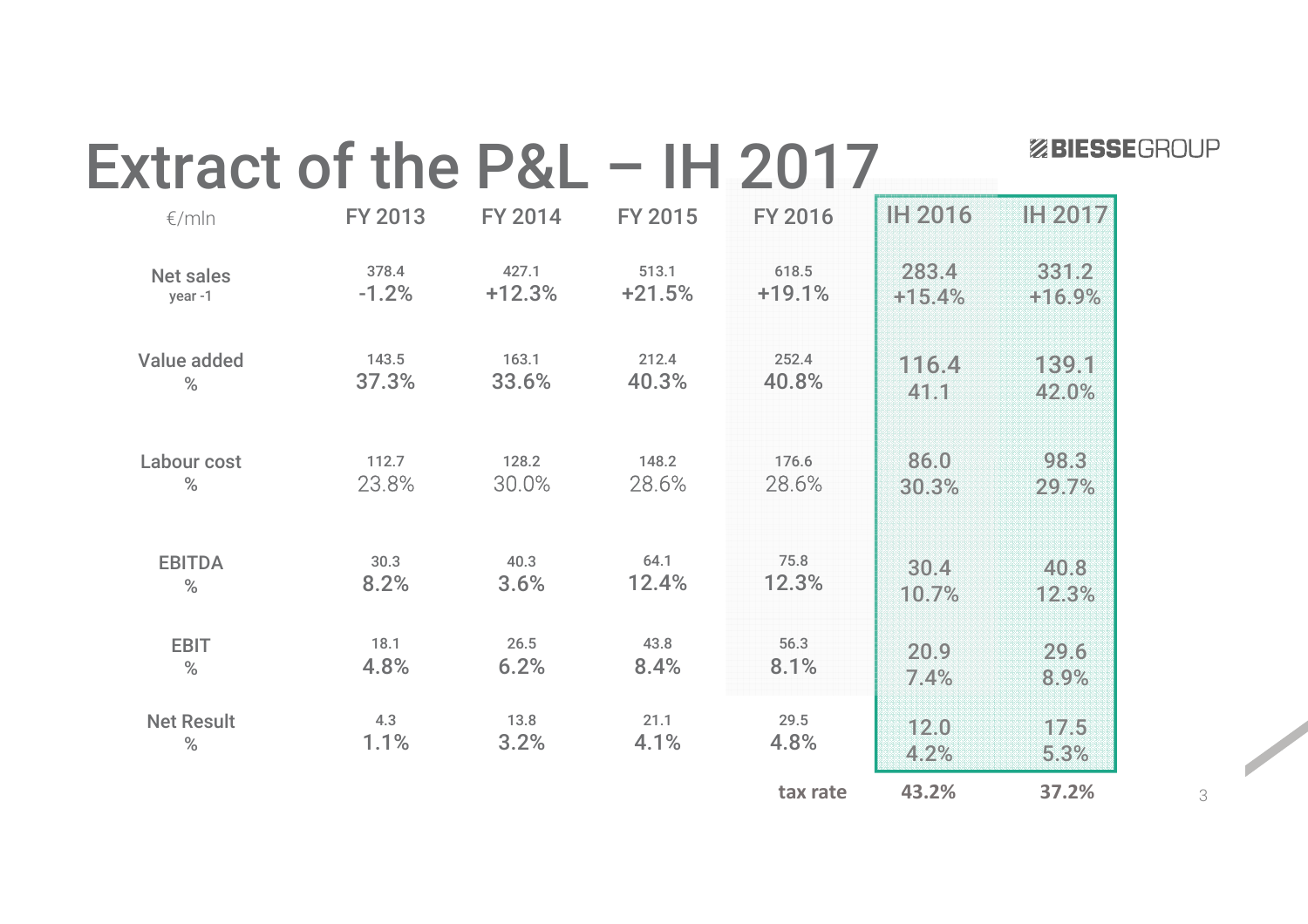### Net Financial Position trend – first half

-20.4 -18.9 -23.9-28.6-11.2-19.00.1 -0.5 4.9-3.8/mln €/mlnFY 2009 FY 2010 FY 2011 FY 2012 FY 2013 FY 2014 FY 2015 FY 2016-56.5-32.7-35.4-50.4-66.8-56.2-51.3

ZBIESSEGROUP

4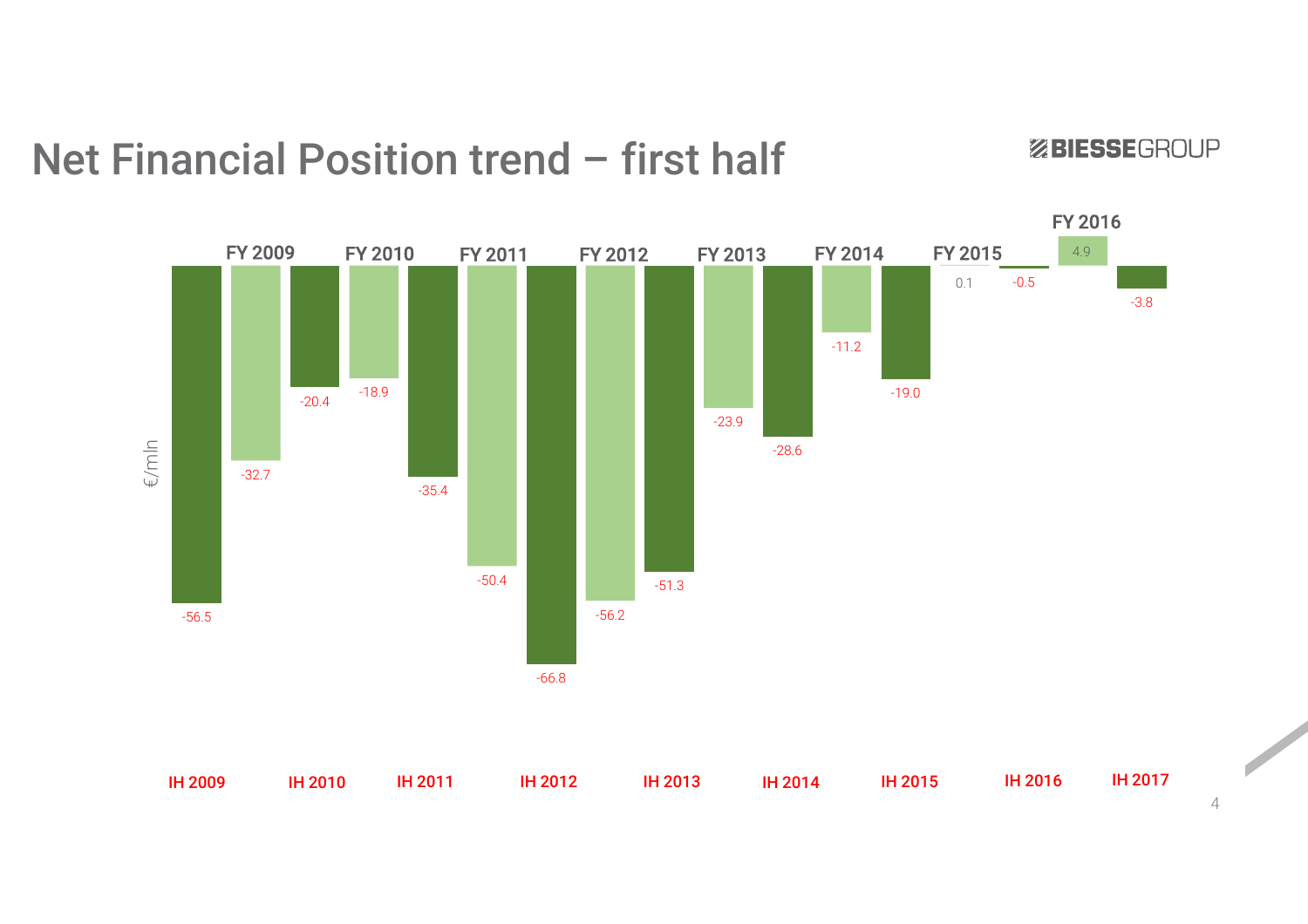# Cashflow IH 2017

| $\epsilon$ /mln                                                                             | <b>FY 2013</b>  | <b>FY 2014</b>                          | <b>FY 2015</b>                          | <b>FY 2016</b>                          | <b>IH2016</b> | <b>IH 2017</b> |
|---------------------------------------------------------------------------------------------|-----------------|-----------------------------------------|-----------------------------------------|-----------------------------------------|---------------|----------------|
| <b>Gross Cashflow</b><br>% net sales                                                        | 52.1<br>13.8%   | 38.3<br>3.0%                            | 46.3<br>8.3%                            | 46.6<br>7.5%                            | 22.4          | 18.1           |
| Investments<br>% net sales                                                                  | $-13.3$<br>5.2% | $-20.8$<br>4.3%                         | $-25.2$<br>4.3%                         | $-32.0$<br>5.2%                         | $-13.2$       | $-16.5$        |
| <b>Net Cashflow</b><br>%                                                                    | 32.3<br>8.5%    | 17.5<br>4.1%                            | 21.1<br>4.0%                            | 14.6<br>2.4%                            | 9.2           | 1.6            |
| not ordinary items<br>(dividends/treasury shares activity<br>balance /acquisitions payment) |                 | $-4.8$<br>div. paid € 0.18 per<br>share | $-3.8$<br>div. paid € 0.36 per<br>share | $-9.8$<br>div. paid € 0.36 per<br>share | $-9.8$        | $-10.3$        |
| delta Net debt                                                                              | $+32.3$         | $+12.7$                                 | $+11.3$                                 | 4.8                                     | $-0.6$        | $-8.7$         |
| <b>NET FINANCIAL POSITION</b>                                                               | $-23.3$         | $-11.2$                                 | 0.1                                     | 4.9                                     | $-0.5$        | $-3.8$         |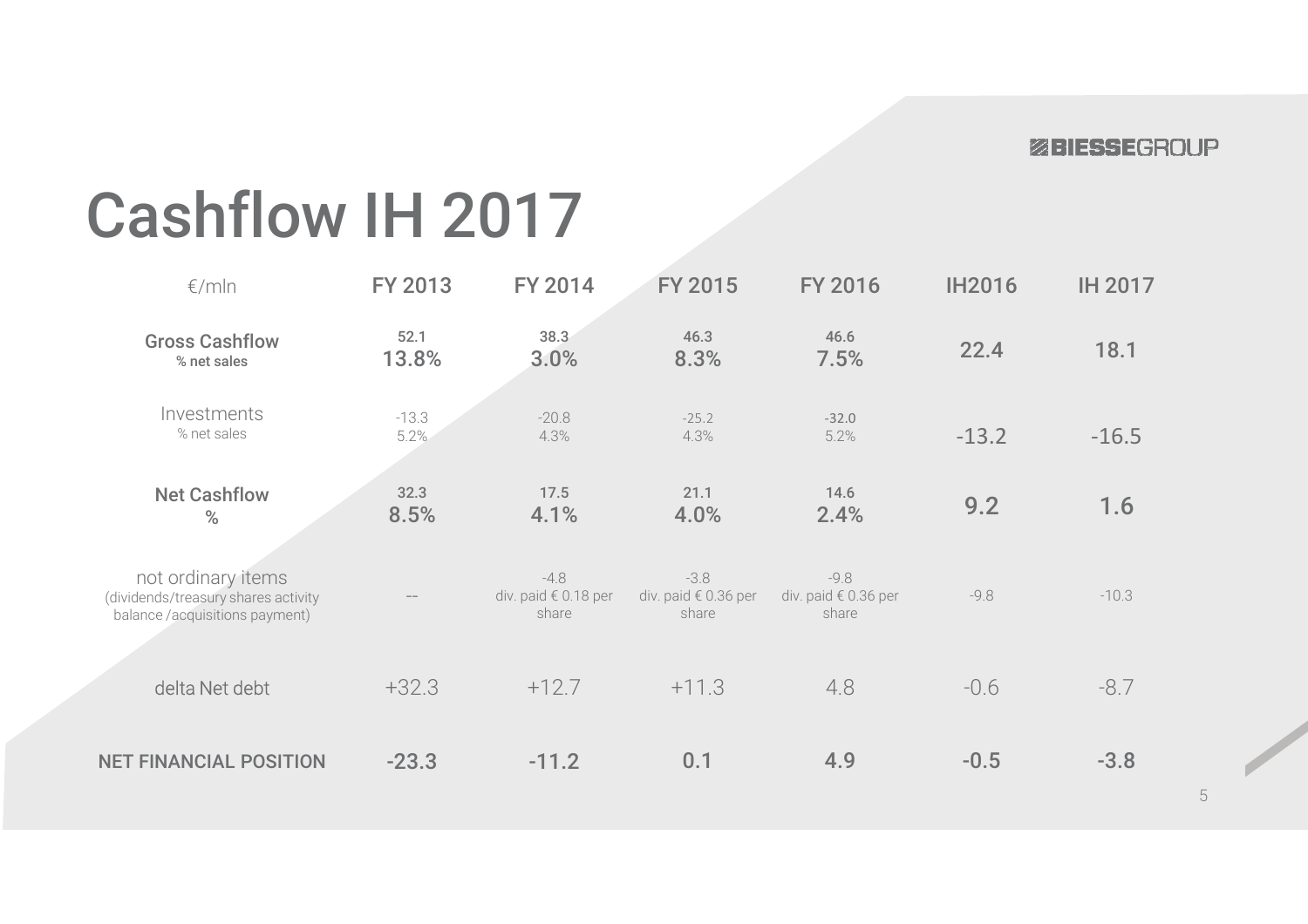# Operating Net Working Capital IH 2017

| $\epsilon$ /mln                                               | <b>FY</b><br>2013 | <b>FY</b><br>2014 | FY.<br>2015   | <b>FY</b><br>2016 | I H<br>2016   | I H<br>2017   |                          |  |  |
|---------------------------------------------------------------|-------------------|-------------------|---------------|-------------------|---------------|---------------|--------------------------|--|--|
| Inventories<br>% net sales                                    | 22.8%             | 23.0%             | 21.5%         | 21.1%             | 48.1%         | 43.8%         | DSI 171 days             |  |  |
| Receivables<br>% net sales                                    | 20.1%             | 18.3%             | 20.3%         | 20.8%             | 41.3%         | 35.7%         | DSO 54 days              |  |  |
| Payables<br>% net sales                                       | 23.4%             | 28.8%             | 23.5%         | 31.1%             | 68.7%         | 62.0%         | DPO 124 days             |  |  |
| <b>Operating Net</b><br><b>Working Capital</b><br>% net sales | 51.4<br>13.6%     | 55.6<br>13.0%     | 63.4<br>12.2% | 66.9<br>10.8%     | 71.6<br>20.7% | 72.7<br>17.5% | target incidence<br><12% |  |  |
|                                                               |                   |                   |               | half year         |               |               |                          |  |  |
|                                                               |                   |                   |               |                   |               |               |                          |  |  |

6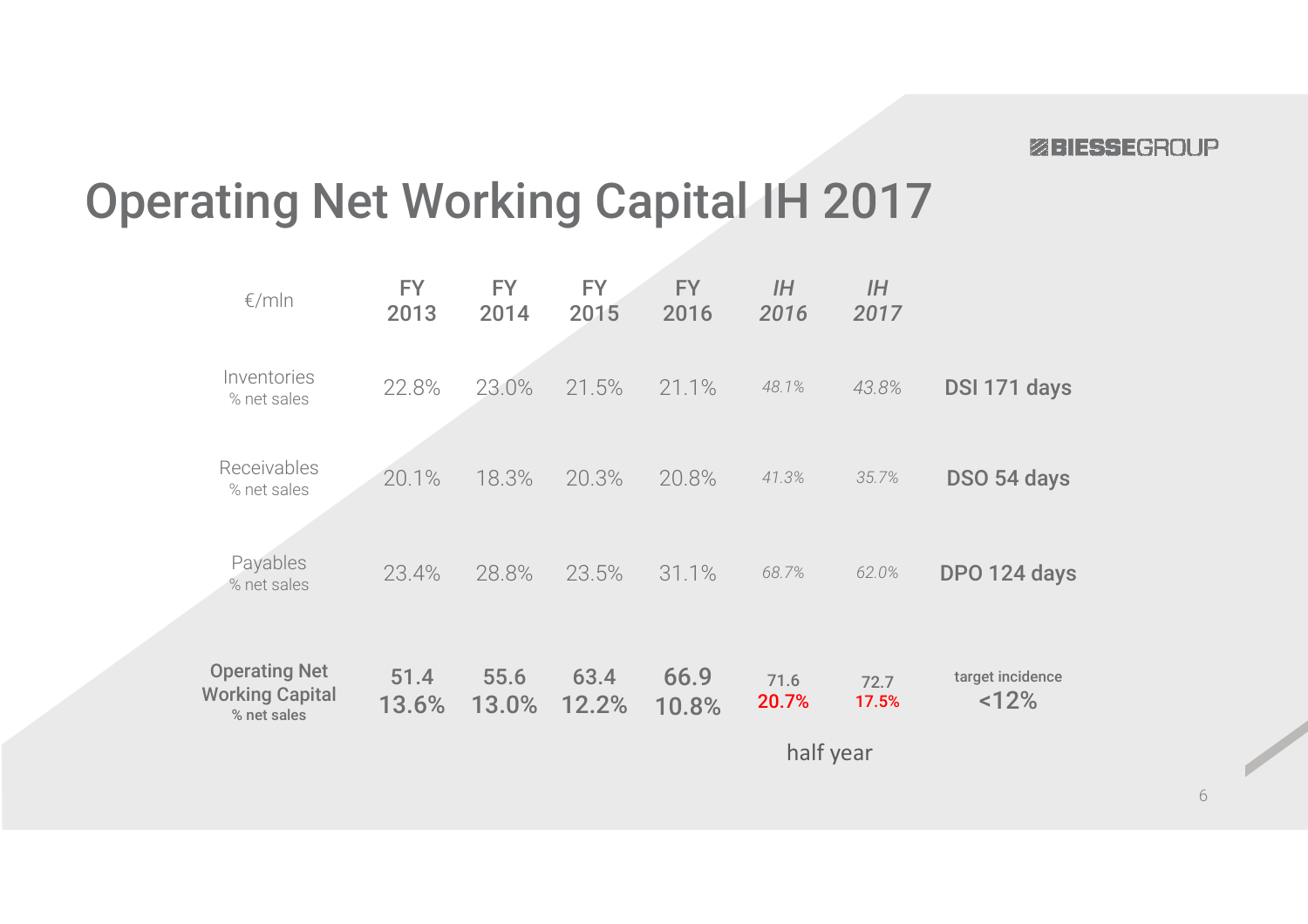

ZBIESSEGROUP



|             | 2007      | 2008    | 2009      | 2010                          | 2011                                                                                    | 2012      | 2013      | 2014  | 2015  | 2016  | 2017e                       |   |
|-------------|-----------|---------|-----------|-------------------------------|-----------------------------------------------------------------------------------------|-----------|-----------|-------|-------|-------|-----------------------------|---|
| net sales   | 466.0     | 454.3   | 268.0     | 327.5                         | 388.5                                                                                   | 383.1     | 378.4     | 427.1 | 519.1 | 618.5 | 676.3                       | V |
|             | 17.5%     | $-2.5%$ | $-41.0\%$ | 22.2%                         | 18.6%                                                                                   | $-1.4%$   | $-1.2%$   | 12.9% | 21.5% | 19.1% | 9.3%                        |   |
| labour cost |           |         |           |                               | $-103.9 - 110.9 - 92.8 - 107.7 - 115.6 - 116.3 - 112.7 - 128.2 - 148.2 - 176.6 - 201.0$ |           |           |       |       |       |                             |   |
|             | $-22.3\%$ |         |           | $-24.4\%$ $-34.6\%$ $-32.9\%$ | $-29.7%$                                                                                | $-30.4\%$ | $-29.8\%$ |       |       |       | -30.0% -28.6% -28.6% -29.7% |   |
| EBITDA      | 79.1      | 57.3    | $-8.4$    | 15.7                          | 22.4                                                                                    | 25.0      | 34.3      | 39.6  | 64.1  | 75.8  | 83.3                        |   |
|             | 17.0%     | 12.6%   | $-3.2%$   | 4.8%                          | 5.8%                                                                                    | 6.5%      | 9.1%      | 9.3%  | 12.4% | 12.3% | 12.3%                       |   |
| <b>EBIT</b> | 65.4      | 35.7    | $-32.9$   | 0.1                           | 5.7                                                                                     | 0.3       | 18.1      | 24.8  | 43.7  | 55.1  | 60.6                        |   |
|             | 14.0%     | 7.9%    | $-12.3%$  | $0.0\%$                       | 1.5%                                                                                    | 0.1%      | 4.8%      | 5.8%  | 8.4%  | 8.9%  | 9.0%                        |   |
| net result  | 41.7      | 20.2    | $-27.3$   | -5.7                          | $-2.4$                                                                                  | $-6.5$    | 6.4       | 13.8  | 21.1  | 29.5  | 37.8                        |   |

tax rate 37.2%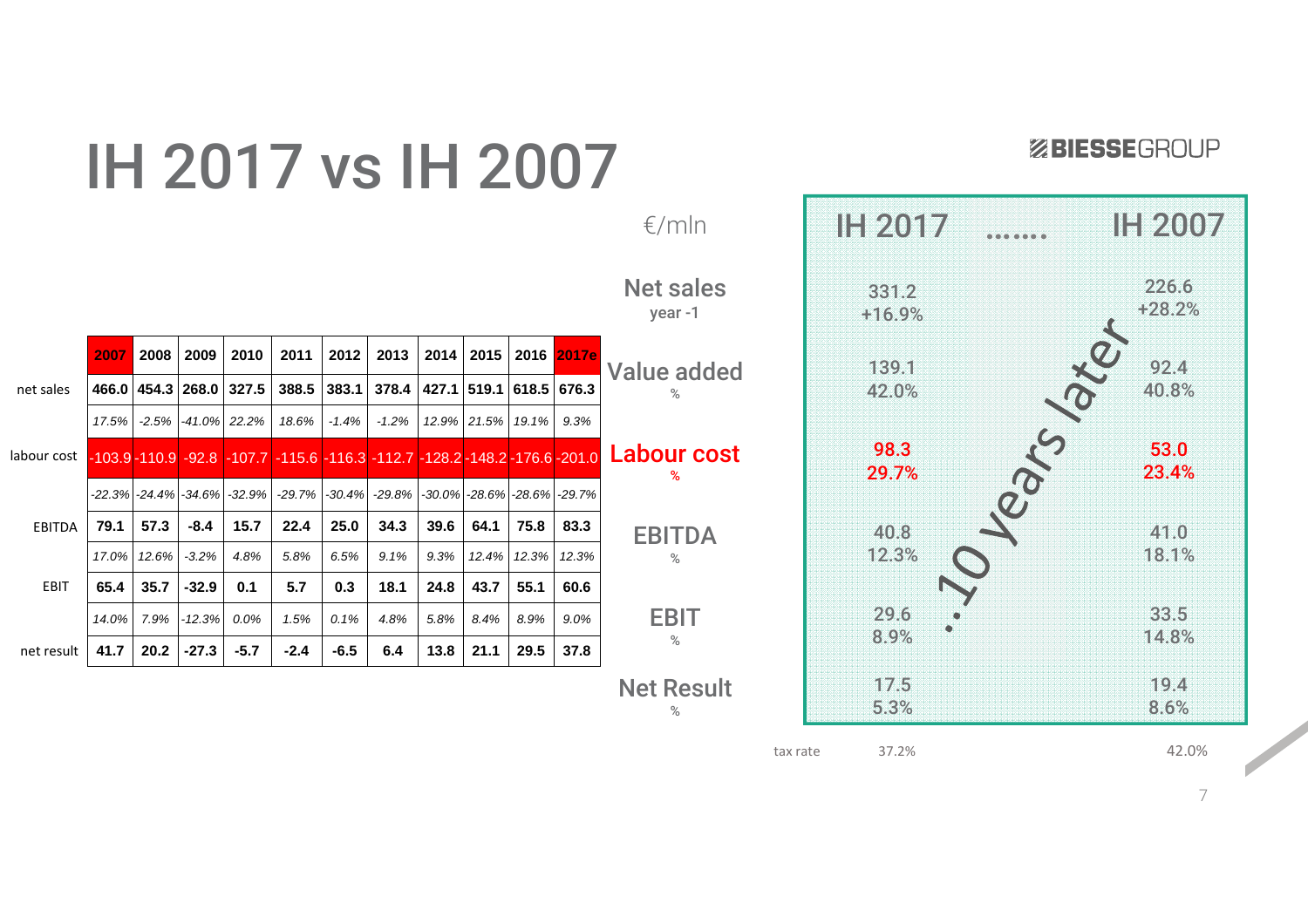## Biesse highlights IH 2017

# Orders & Sales breakdown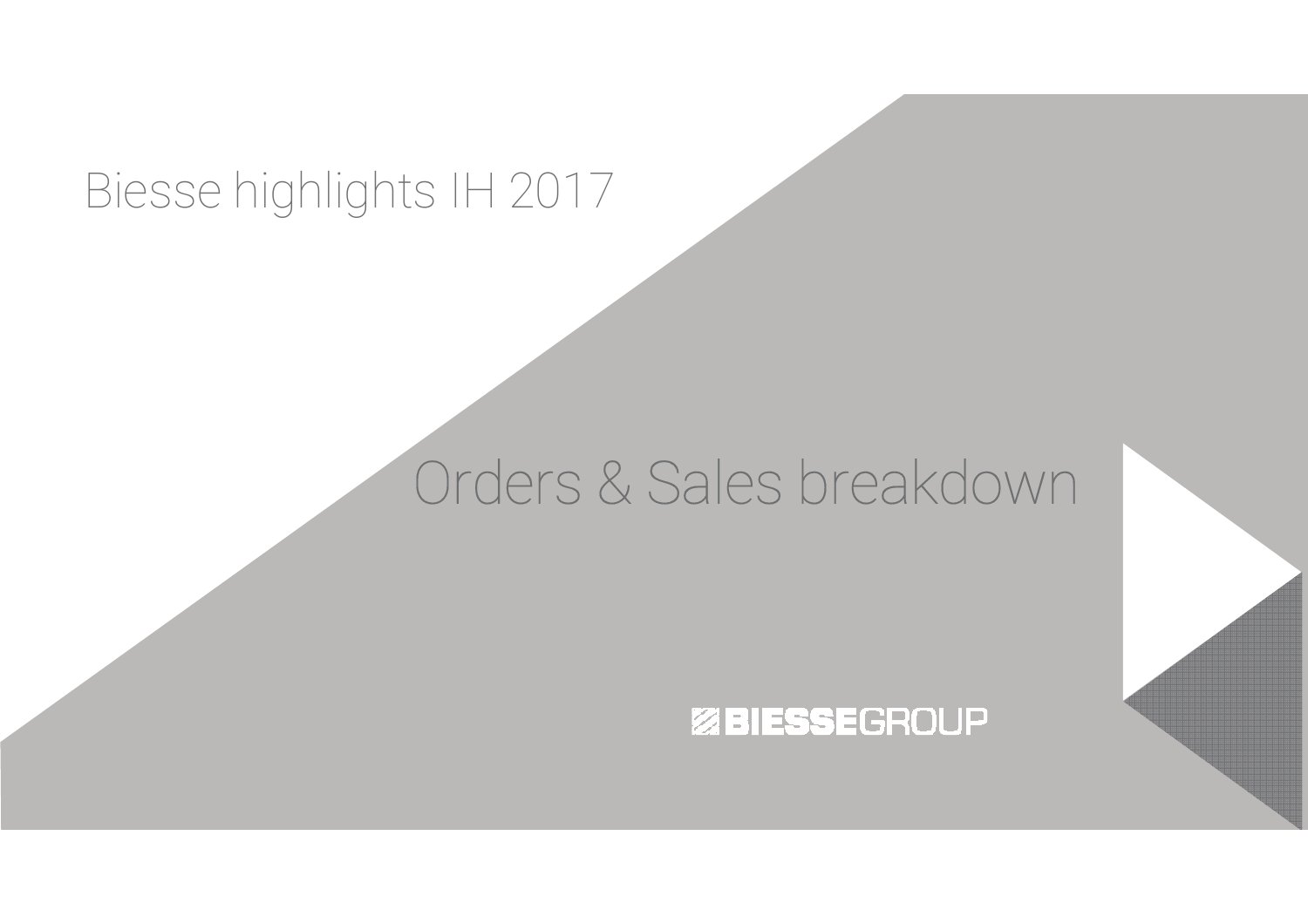#### **ZRIESSEGROUP**

# orders intake & backlog

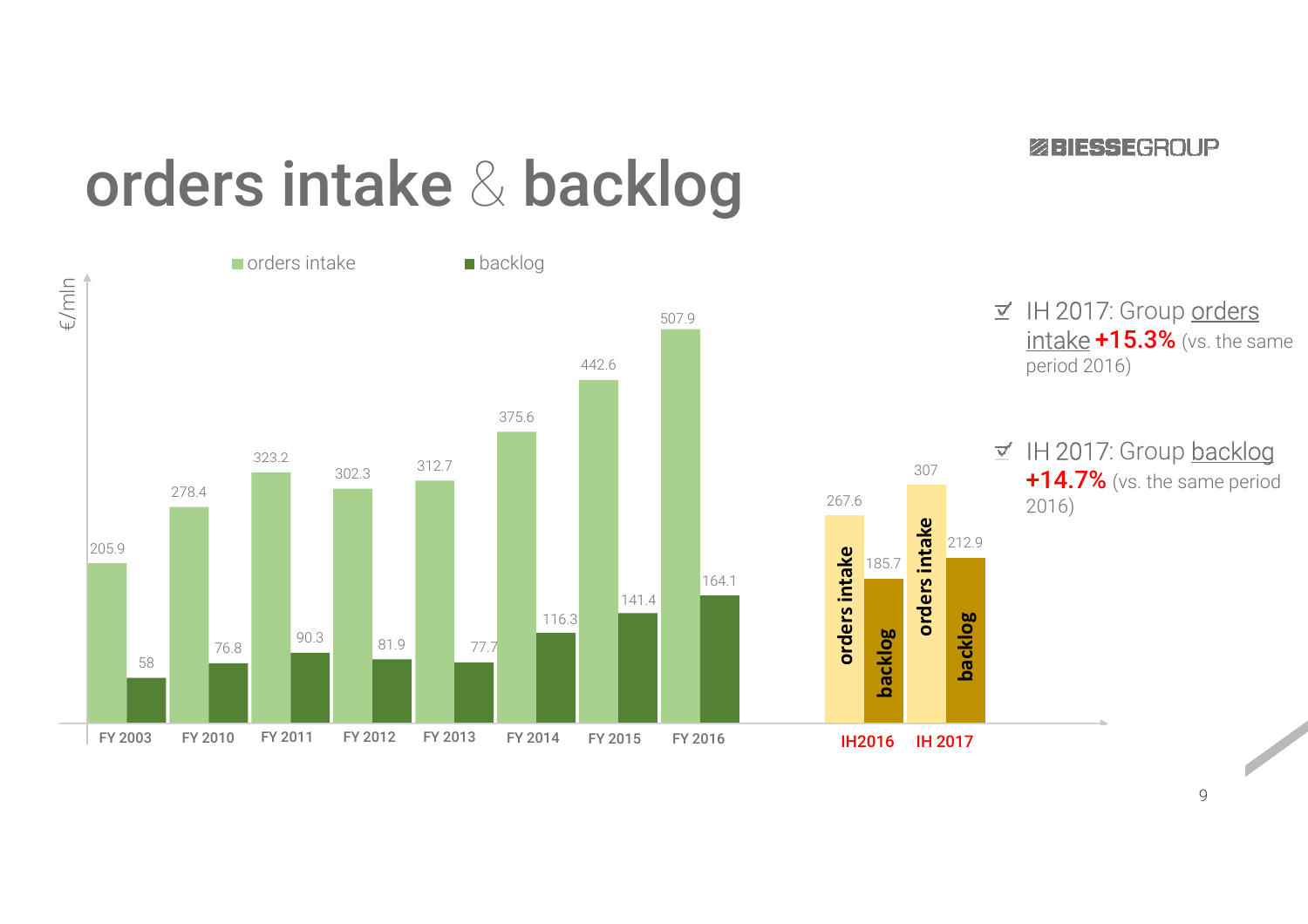

Wood  $\blacksquare$  Glass & Stone  $\blacksquare$  Mechatronics  $\blacksquare$  Tooling  $\blacksquare$  Components  $\blacksquare$  Elisions

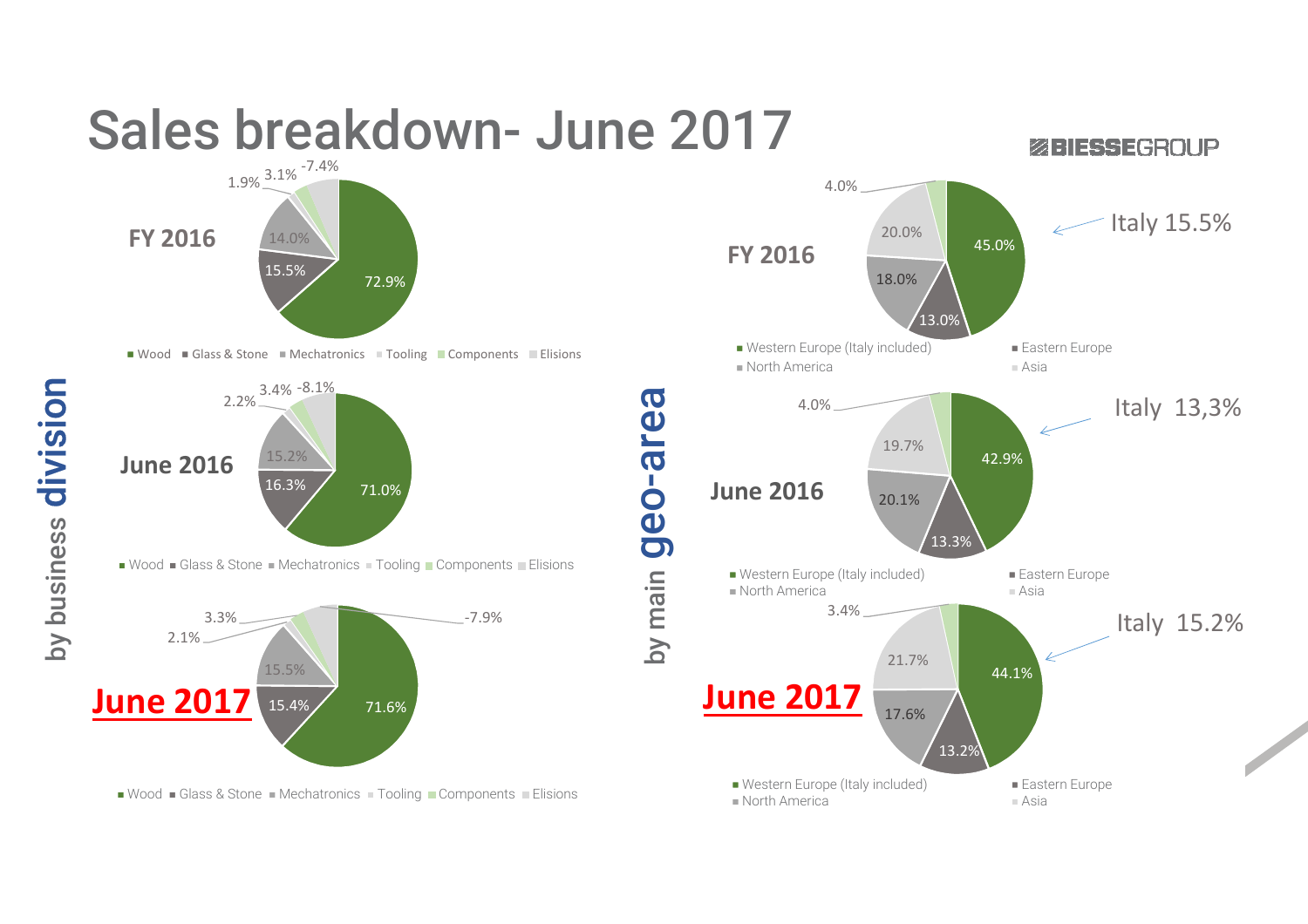## Biesse highlights IH 2017

## Service project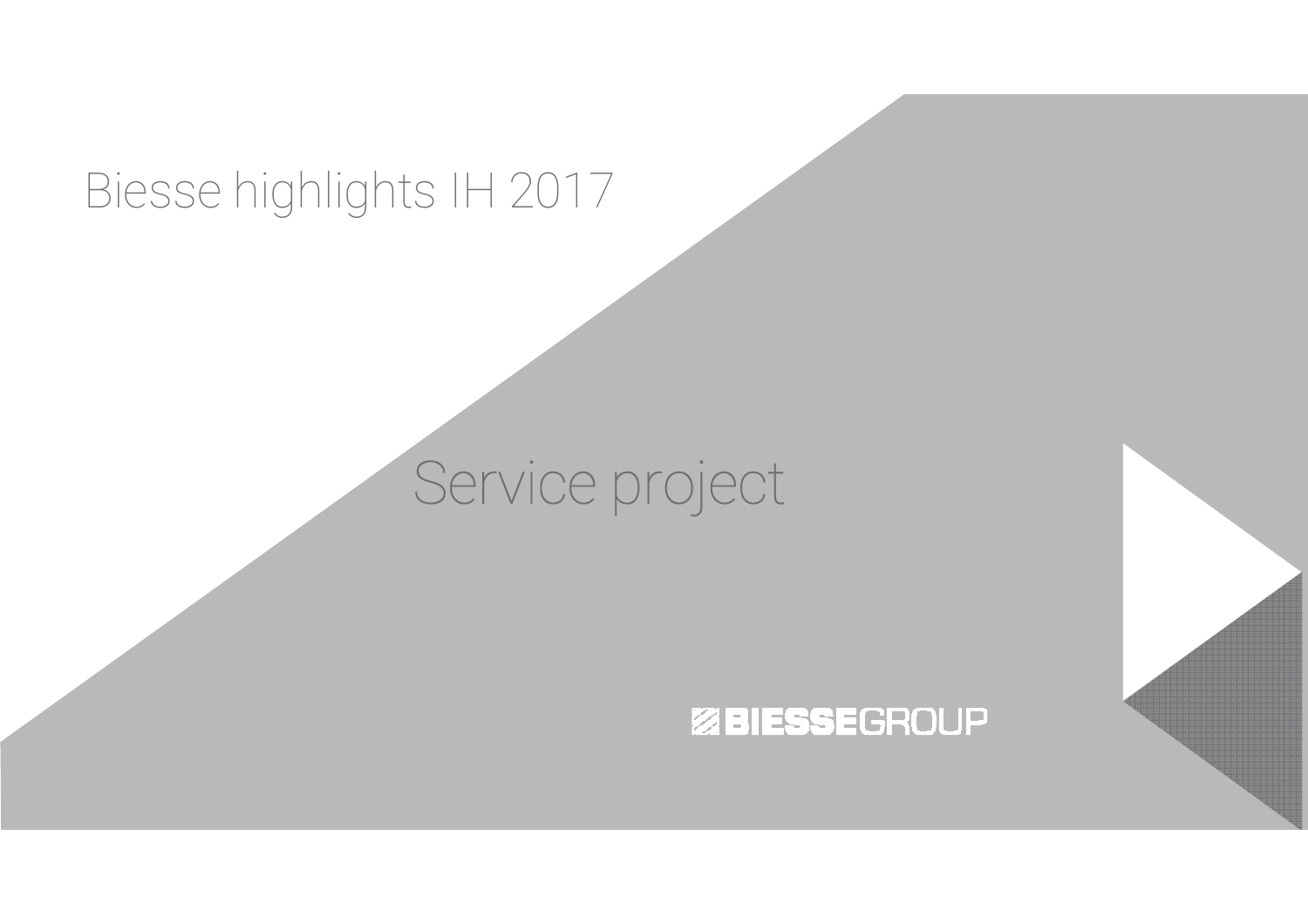## **Service**



### going towards the Service 2.0

- $\checkmark$ proactivity: from the "break-and-fix" to the proactive service
- $\checkmark$  spare parts: 24x7 assistance / no down time maintanance contracts spare parts inventories with more than 8.000 parts

 $\checkmark$  training: dedicated traning of the Biesse engineers and dealers

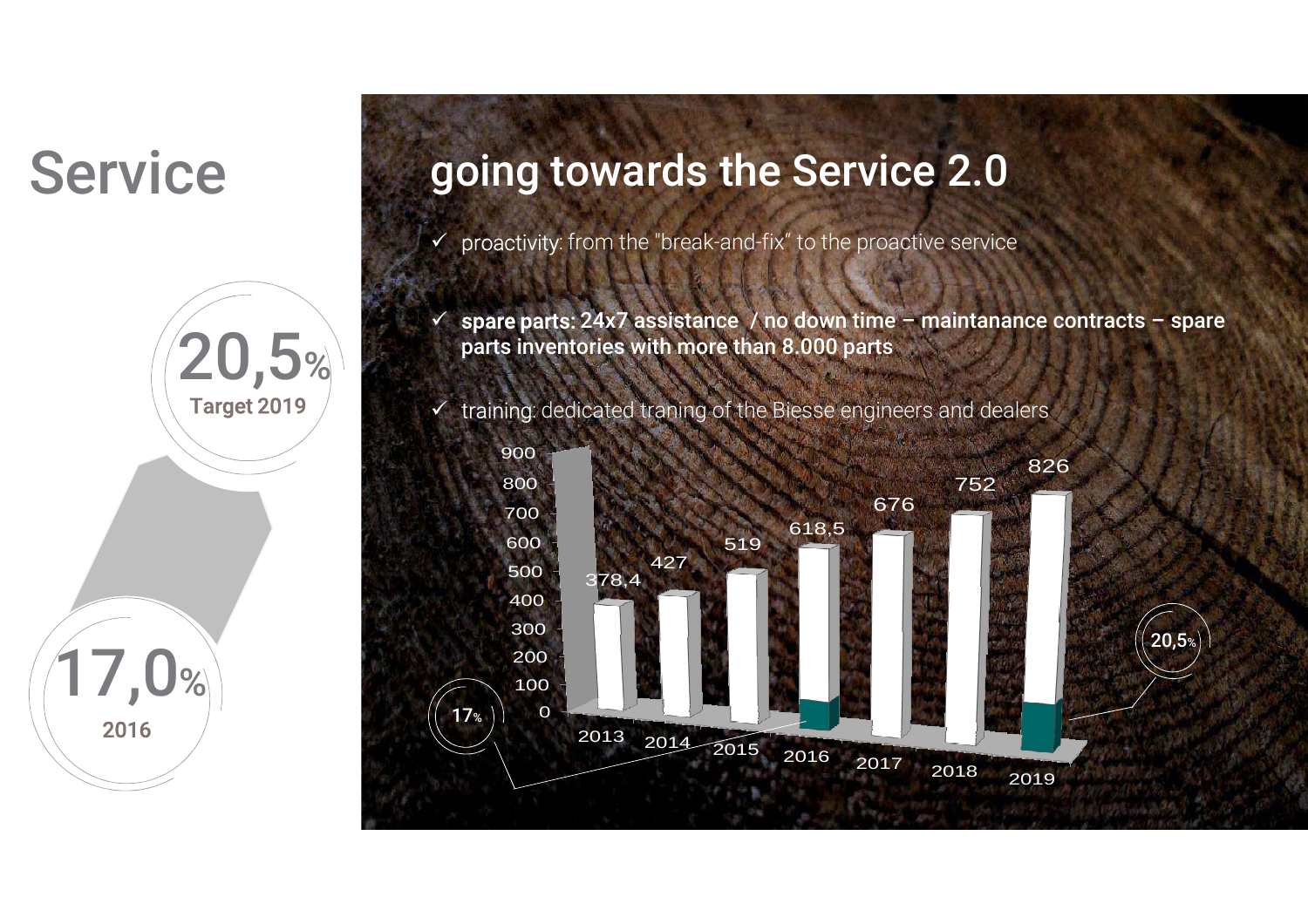# Sophia

**SERVICES OPTIMIZATION PREDICTIVITY** HUMAN**INNOVATION ANALYSIS** 

*Sophia is a business solution - a connected asset management - that Biesse developed to create more value for the customers improving the productivityand the operative efficiency decreasing the costs.*

Sophia -actually offered inside the IIoT service- is a solution for the customers through the Cloudplatform Machine Knowledge Center.

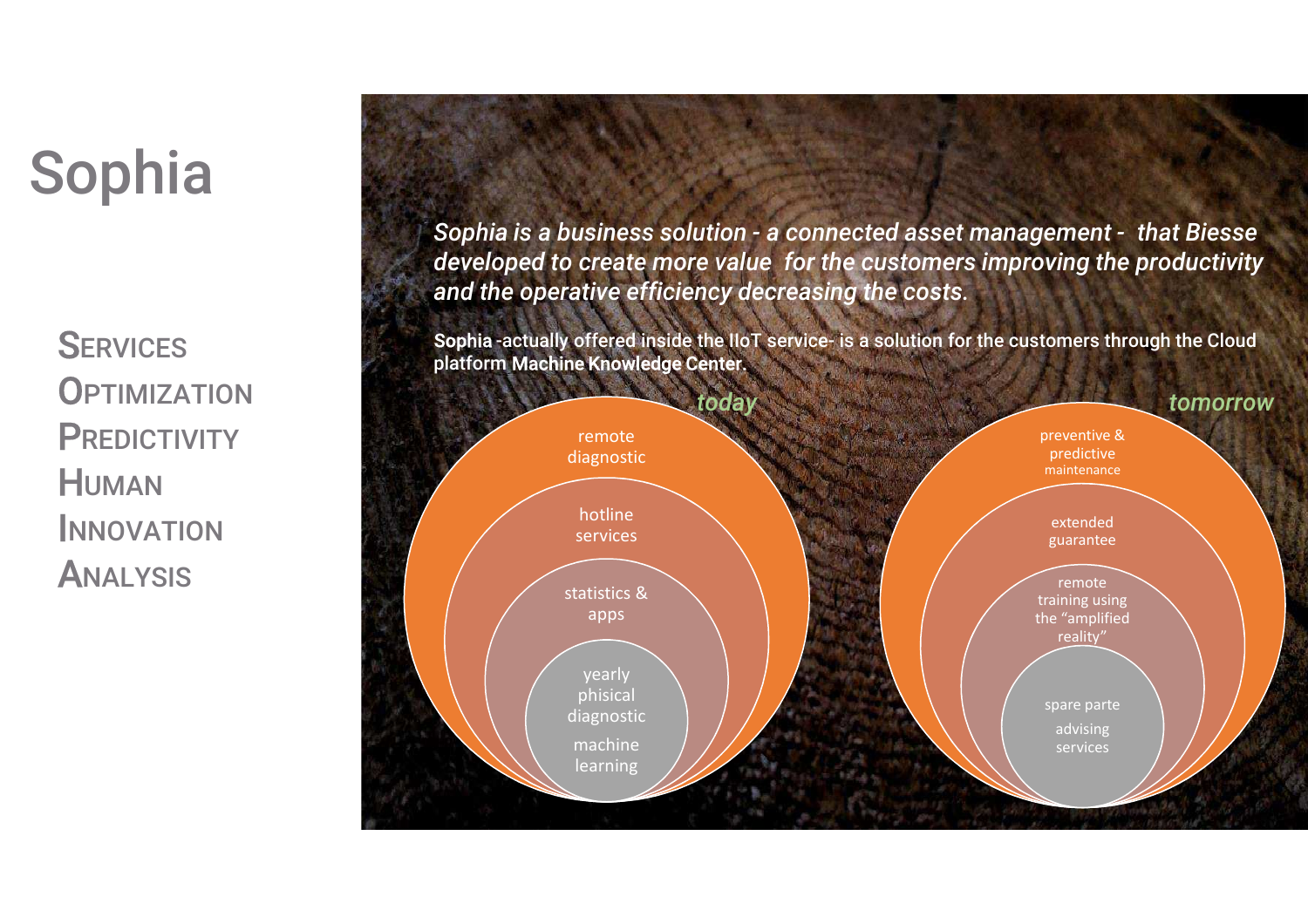## Roadmap

the SOPHIA solution has been already presented during the last LIGNA fair regarding the IIoT service for the Rover (wood) machineries

Starting from the next Biesse Inside (October 2017):

-enlarge the geographical perimeter (wave 1 -2-3-4) even extending the machineries models (edge banding, sizing and inserting) . *see the roadmap below*

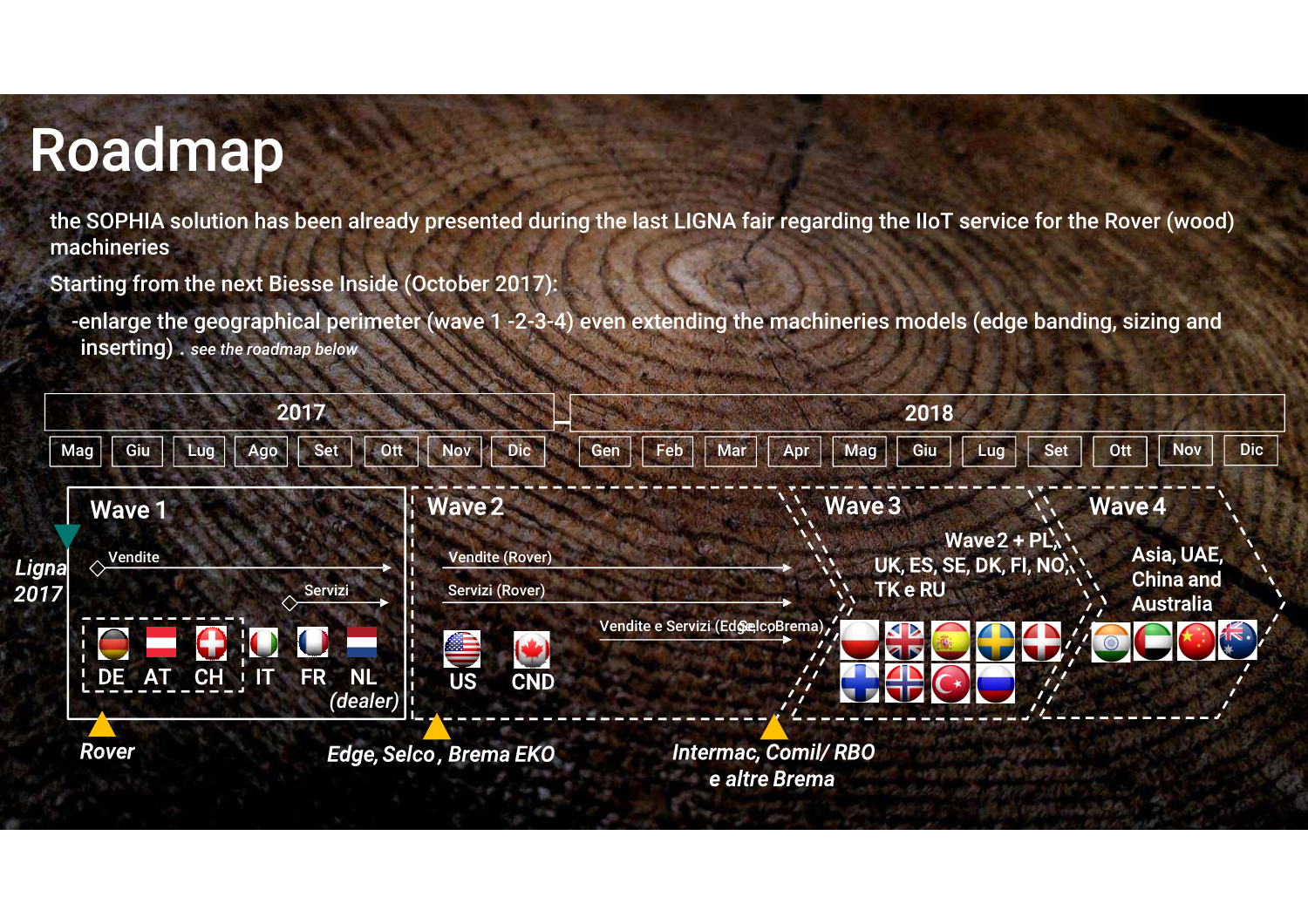## Biesse highlights IH 2017

## People distribution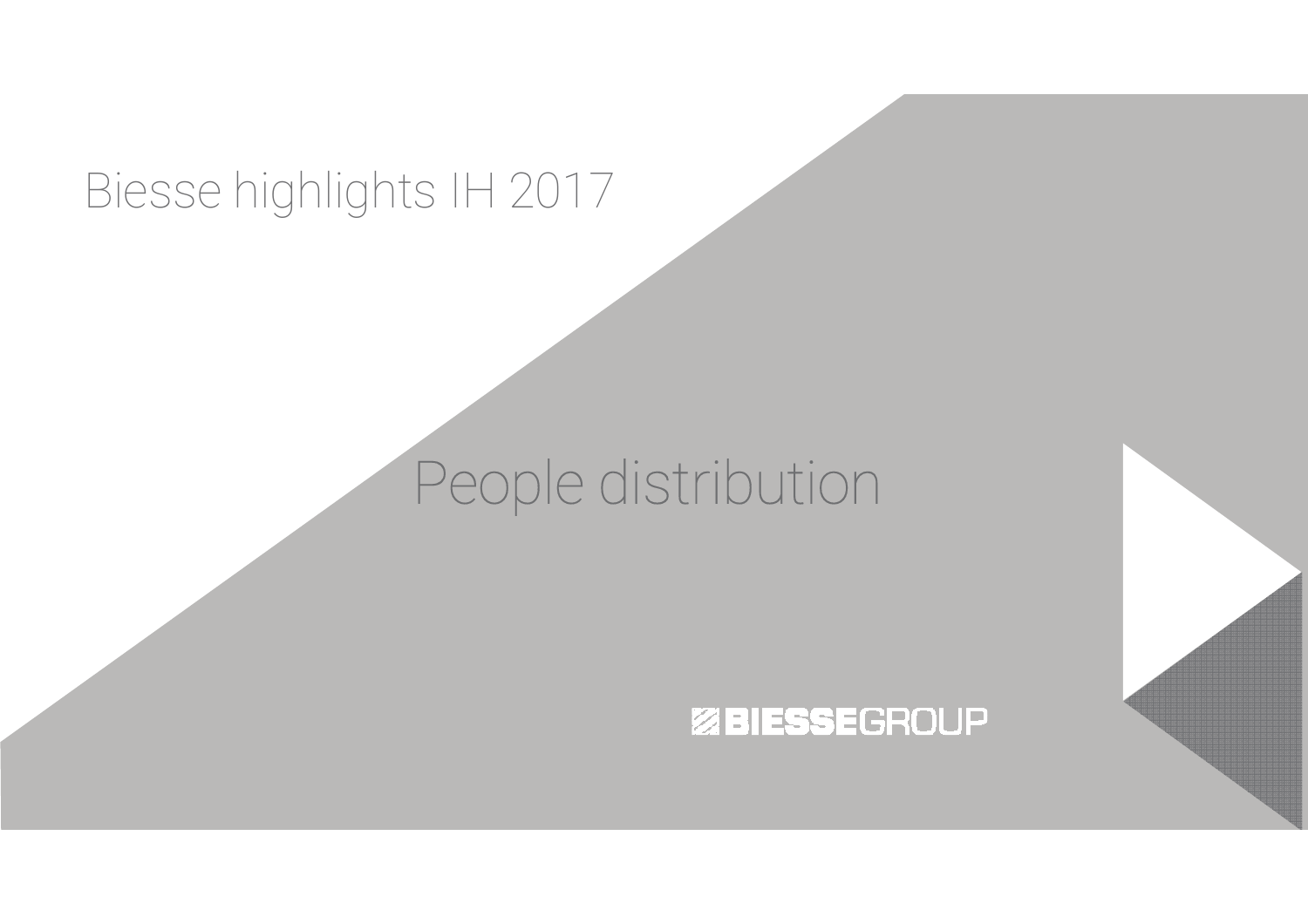|                                 | without interim people) |         |         |         |         |         |         |                  |                                        |
|---------------------------------|-------------------------|---------|---------|---------|---------|---------|---------|------------------|----------------------------------------|
|                                 | FY 2010                 | FY 2011 | FY 2012 | FY 2013 | FY 2014 | FY 2015 | FY 2016 | <b>June 2016</b> | <b>June 2017</b>                       |
| <b>Production</b>               | 365                     | 1250    | 1265    | 1175    | 1201    | 1335    | 1482    | 1414             | 1494                                   |
| % of total people               | 41%                     | 46%     | 45%     | 44%     | 42%     | 42%     | 41%     | 41%              | 40%                                    |
| <b>Service &amp; After sale</b> | 568                     | 577     | 574     | 613     | 628     | 630     | 803     | 777              | 867                                    |
| % of total people               | 24%                     | 21%     | 21%     | 22%     | 22%     | 22%     | 22%     | 22%              | 23%                                    |
| R&D                             | 233                     | 316     | 338     | 321     | 361     | 383     | 436     | 416              | 447                                    |
| % of total people               | 12%                     | 12%     | 12%     | 12%     | 13%     | 13%     | 12%     | 12%              | 11.8%                                  |
| <b>Sales &amp; Marketing</b>    | 340                     | 361     | 364     | 351     | 433     | 435     | 587     | 548              | 631                                    |
| % of total people               | 13%                     | 13%     | 13%     | 13%     | 15%     | 15.6%   | 16%     | 16%              | 16.7%                                  |
| G&A                             | 202                     | 233     | 242     | 235     | 252     | 273     | 310     | 304              | 332                                    |
| % of total people               | $3\%$                   | $3%$    | $3\%$   | $3%$    | $3\%$   | $3\%$   | 8.5%    | 9%               | 8.8%                                   |
| <b>ITALY</b>                    | 1660                    | 1656    | 1646    | 1547    | 1605    | 1780    | 2.009   | 1903             | 2108                                   |
| % of total people               | 70%                     | 61%     | 53%     | 57%     | 56%     | 56%     | 56%     | 55%              | 55%                                    |
| <b>OUTSIDE ITALY**</b>          | 708                     | 1081    | 1136    | 1148    | 1276    | 1336    | 1.609   | 1556             | 1663                                   |
| % of total people               | 30%                     | 33%     | 41%     | 43%     | 44%     | 44%     | 44%     | 45%              | 45%                                    |
| TOTAL                           | 2368                    | 2737    | 2782    | 2635    | 2881    | 3176    | 3.618   |                  | $3,459 \leftrightarrow 3,771$<br>$+9%$ |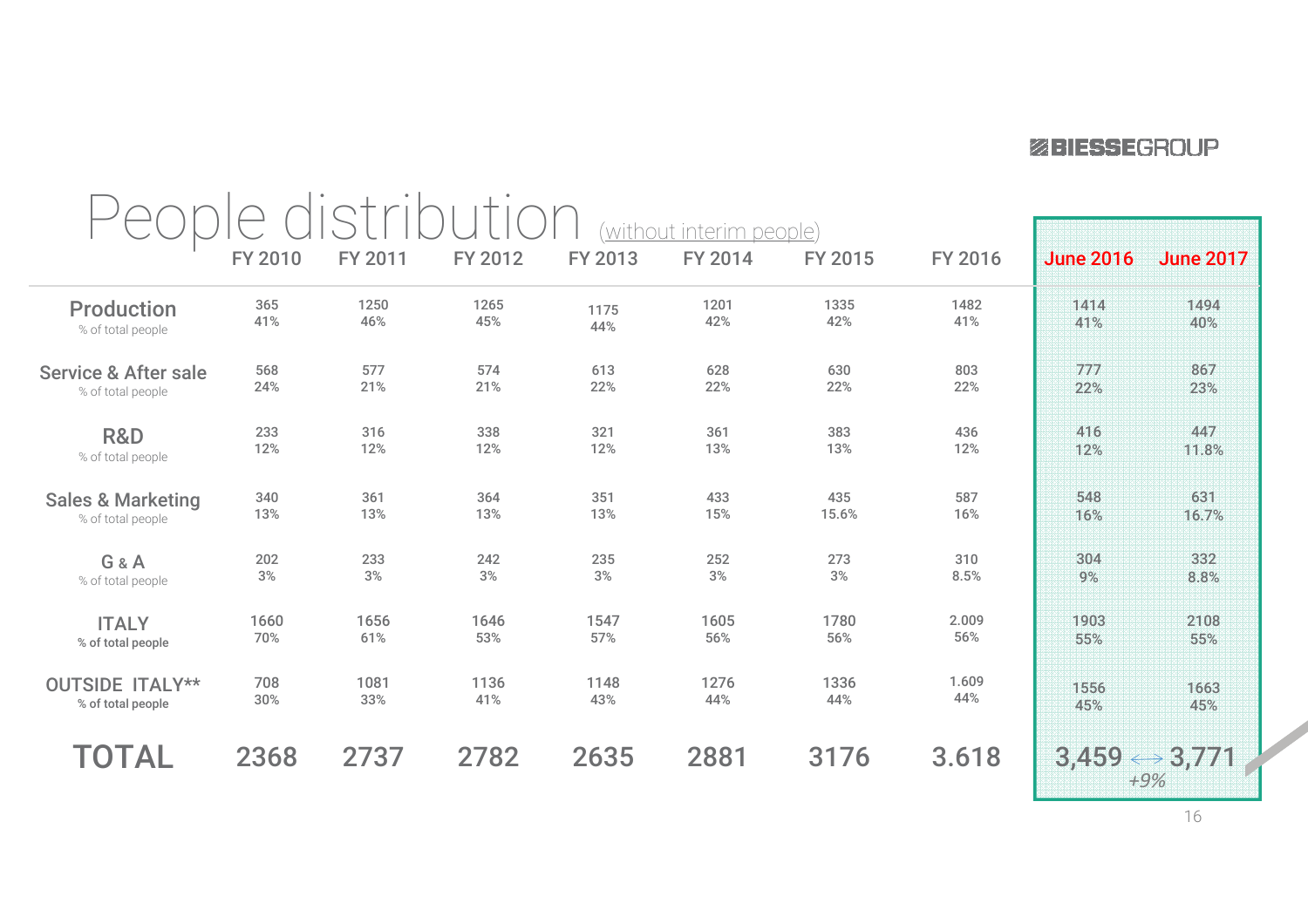#### **ZEIFSSEGROUP**

## People distribution

|                                             | <b>FY 2010</b> | <b>FY 2011</b> | FY 2012     | FY 2013     | FY 2014     | FY 2015     | <b>FY 2016</b> | <b>June 2016</b>                 | <b>June 2017</b>                                         |
|---------------------------------------------|----------------|----------------|-------------|-------------|-------------|-------------|----------------|----------------------------------|----------------------------------------------------------|
| <b>ITALY</b><br>% of total people           | 1660<br>70%    | 1656<br>61%    | 1646<br>53% | 1547<br>57% | 1605<br>56% | 1780<br>56% | 2009<br>56%    | 1903<br>-----------------<br>55% | 2108<br>,,,,,,,,,,,<br>56%<br>,,,,,,,,,,,,,,,,,,,,,,,,,, |
| <b>OUTSIDE ITALY**</b><br>% of total people | 708<br>$30\%$  | 1081<br>33%    | 1136<br>41% | 1148<br>43% | 1276<br>44% | 1336<br>44% | 1609<br>44%    | 556<br>45%                       | 1663<br>44%                                              |
| TOTAL                                       | 2368           | 2737           | 2782        | 2635        | 2881        | 3176        | 3618           | 3.459                            | 3.771                                                    |

vs dec 2016: **+153** without interim people **(+4.2%) (+90 Italy +54 Subsidiaries)**

interim people at the end of December 2016: **<sup>191</sup>**interim people at the end of June 2017: **<sup>193</sup>**

IH 2017: 3,771

without interim people

IH 2017: 3,964

with interim people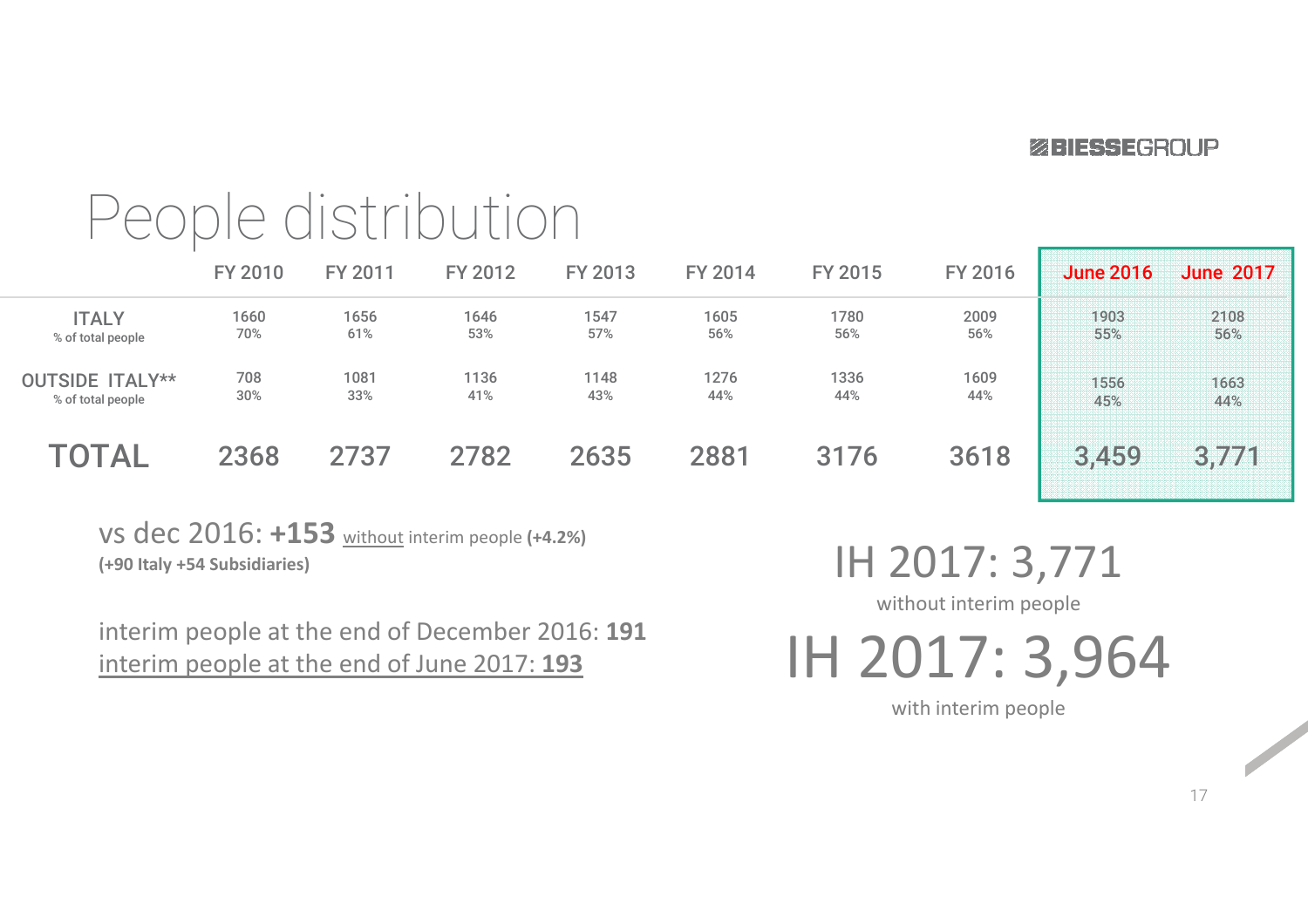## Biesse three years plan remind

## C.A.G.R. 2017-2018-2019: net sales 10.1%ebitda 11.6%ebit12.6%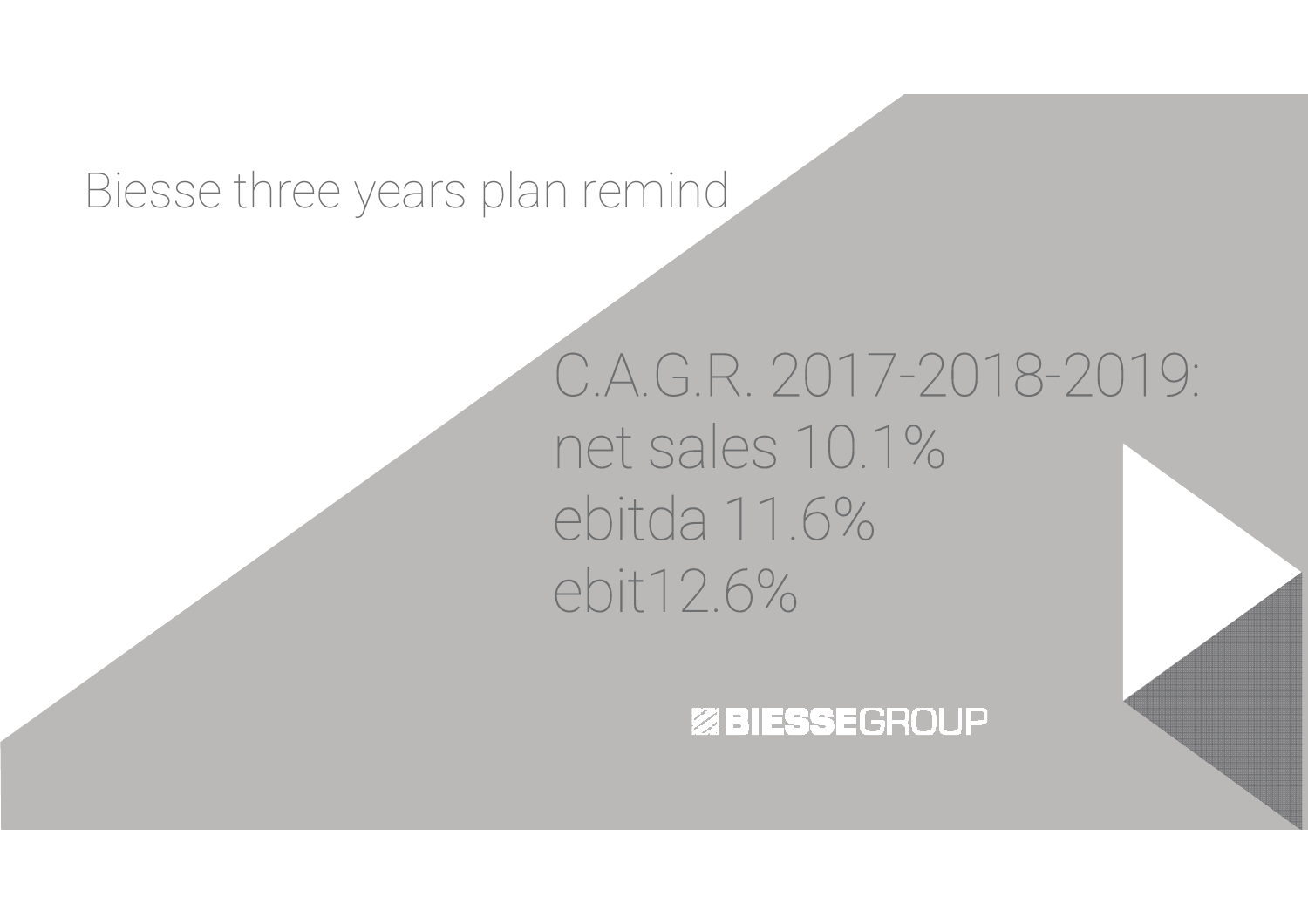## growth driver: main factors

urbanization factor

 $\checkmark$  substitution cycle

 $\checkmark$  digitalization demand - energy efficiency

 $\checkmark$  software integration increase – Industry 4.0 capabilities and incentives

 $\checkmark$  diversification into new segments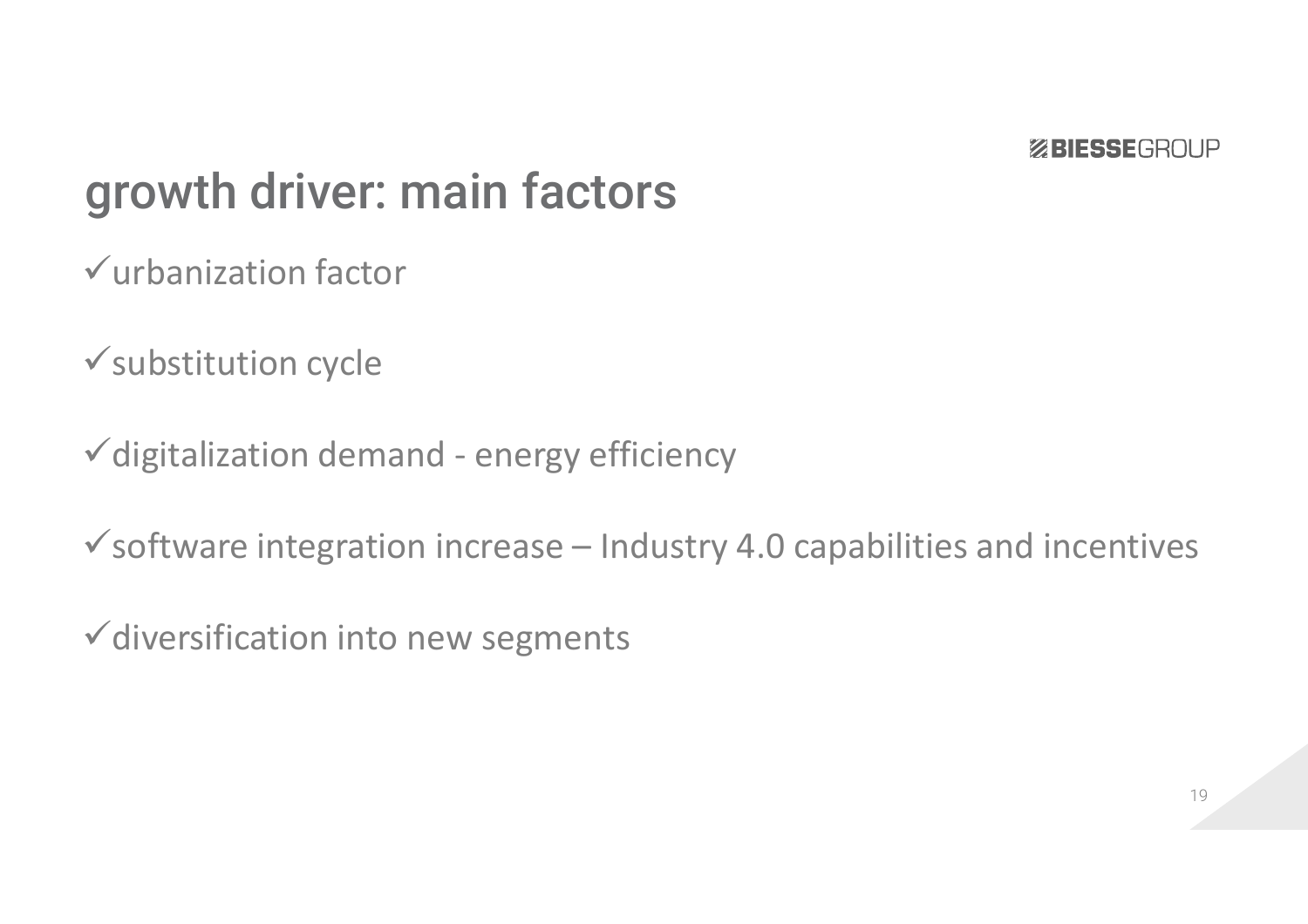## CSIL latest update:

 $\checkmark$  the furniture world consumption is close to 410 USD billions

production growing countries: Asia Pacific

furniture import countries: U.S.A. Germany U.K. France & Canada

China production: 39% of the world furniture production is "made in China"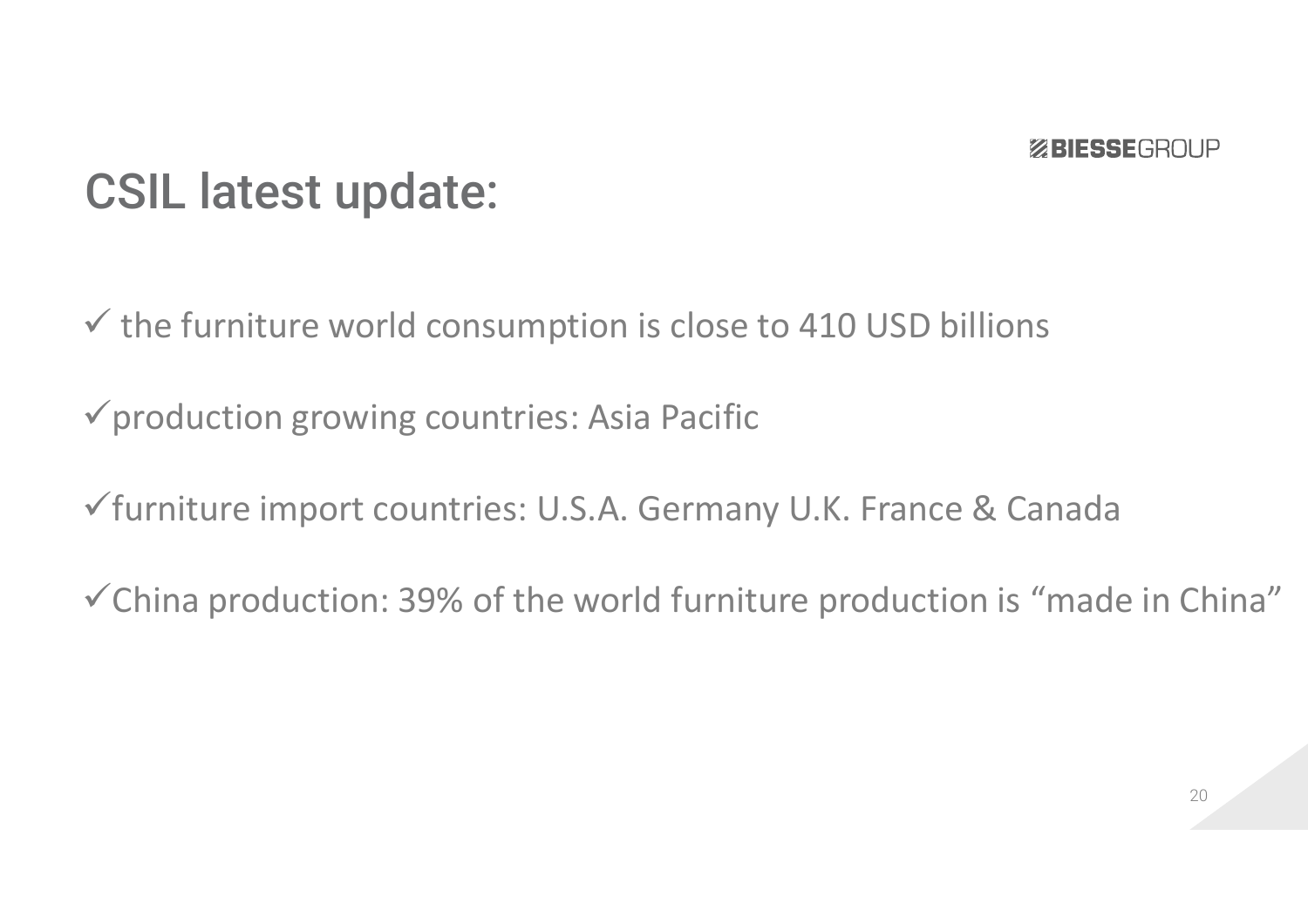## Shareholders & Shares

## shareholders and B.o.D. structureshare analysys